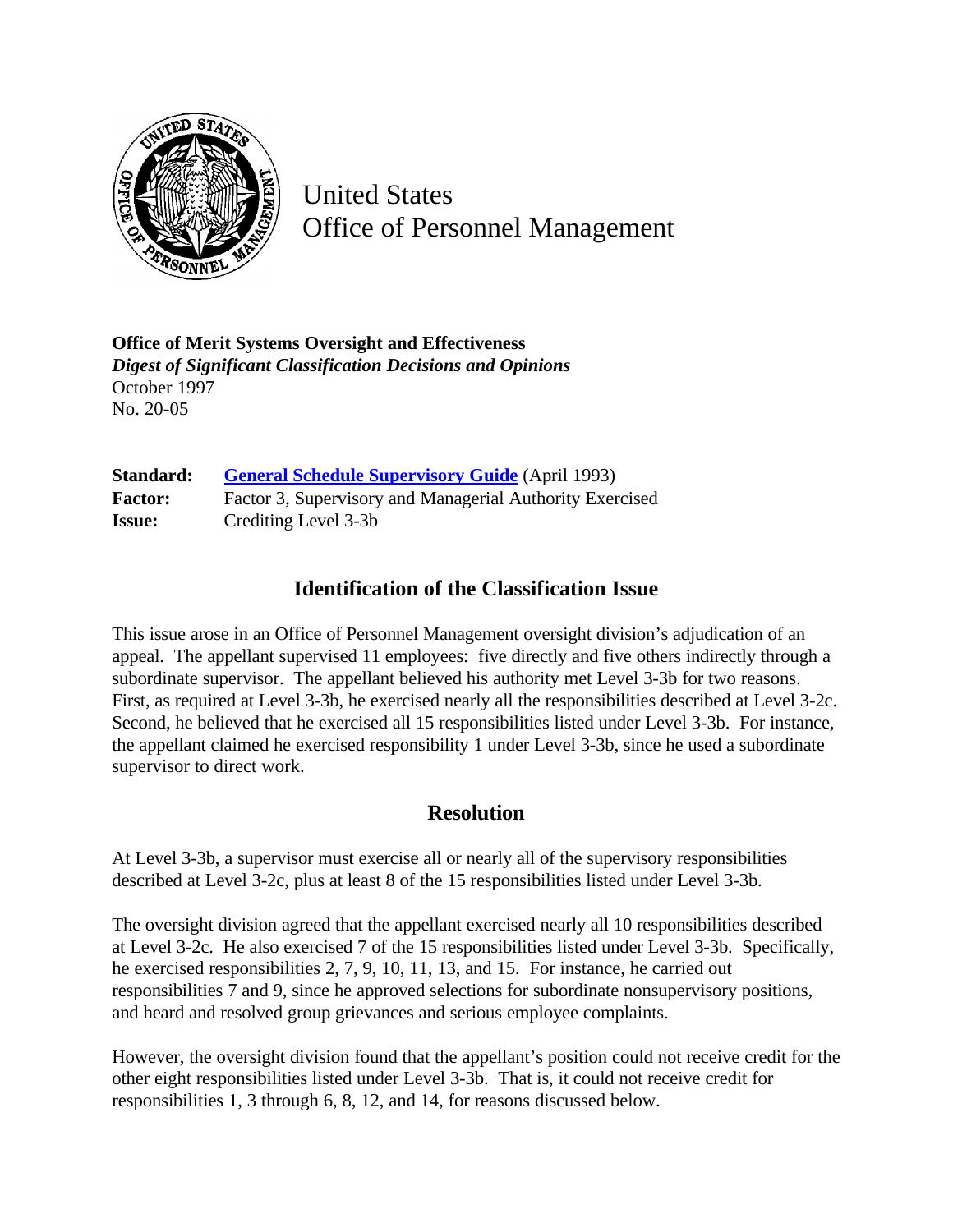*Responsibility* 1 describes a supervisor who uses subordinate supervisors, leaders, or comparable personnel to direct, coordinate, or oversee work. The appellant believed his position met this criterion because he had one subordinate supervisor. However, the General Schedule Supervisory Guide uses the plural when speaking of subordinate supervisors and leaders; this is deliberate. Level 3-3b is intended to credit only supervisors who direct at least two or three persons who are officially recognized as subordinate supervisors, leaders, or comparable personnel. Further, the supervisor's subordinate organization must be so large and its work so complex that it requires using those two or more subordinate supervisors or comparable personnel. Since the appellant had only one subordinate supervisor, his position could not receive credit for this responsibility.

Under *responsibility* 3, a supervisor must assure reasonable equity among subordinate units of both performance standards and rating techniques developed by subordinates. The appellant maintained that this criterion was met because he reviewed documentation and approaches to evaluating personnel involved in various units to ensure equity and fairness. However, responsibility 3 could not be credited for two reasons. Most important, the appellant's subordinates did not develop performance standards, as required for this responsibility. Second, similar to responsibility 1, responsibility 3 envisions that these performance standards and rating techniques are developed by at least two or three subordinate supervisors, team leaders, or comparable personnel.

*Responsibility* 4 requires direction of a program or major program segment with significant resources (for instance, a multimillion dollar level of annual resources). The appellant held that this criterion was met because his office approved and decided claims paying many millions of dollars. However, responsibility 4 is intended to credit only positions that exercise direct control over a multimillion dollar level of annual resources. The appellant lacked direct control over the millions of dollars paid to claimants. For instance, those amounts were paid from a national trust fund, not from a fund in the appellant's office. The appellant did have control over his office's operating budget. However, this budget involved less than a million dollars annually. Since the appellant lacked direct control over a multimillion dollar level of annual resources, responsibility 4 could not be credited.

Like responsibility 1, *responsibilities 5*, 6, and 8 are intended to credit only supervisors who direct at least two or three subordinate supervisors, team leaders, or comparable personnel. Therefore, credit could not be awarded for those three responsibilities.

Under *responsibility* 12, a supervisor must determine whether contractor-performed work meets standards of adequacy needed to authorize payment. The appellant believed that this criterion was met since he was a contracting officer and had to sign off on certain forms before contractors could be paid. These contractors furnished various supplies and services, such as preprinted envelopes, answering machines, and photocopy supplies. However, responsibility 12 is intended to credit supervisors who regularly oversee the work of contract employees in a manner somewhat comparable to the way in which other supervisors direct the work of subordinate